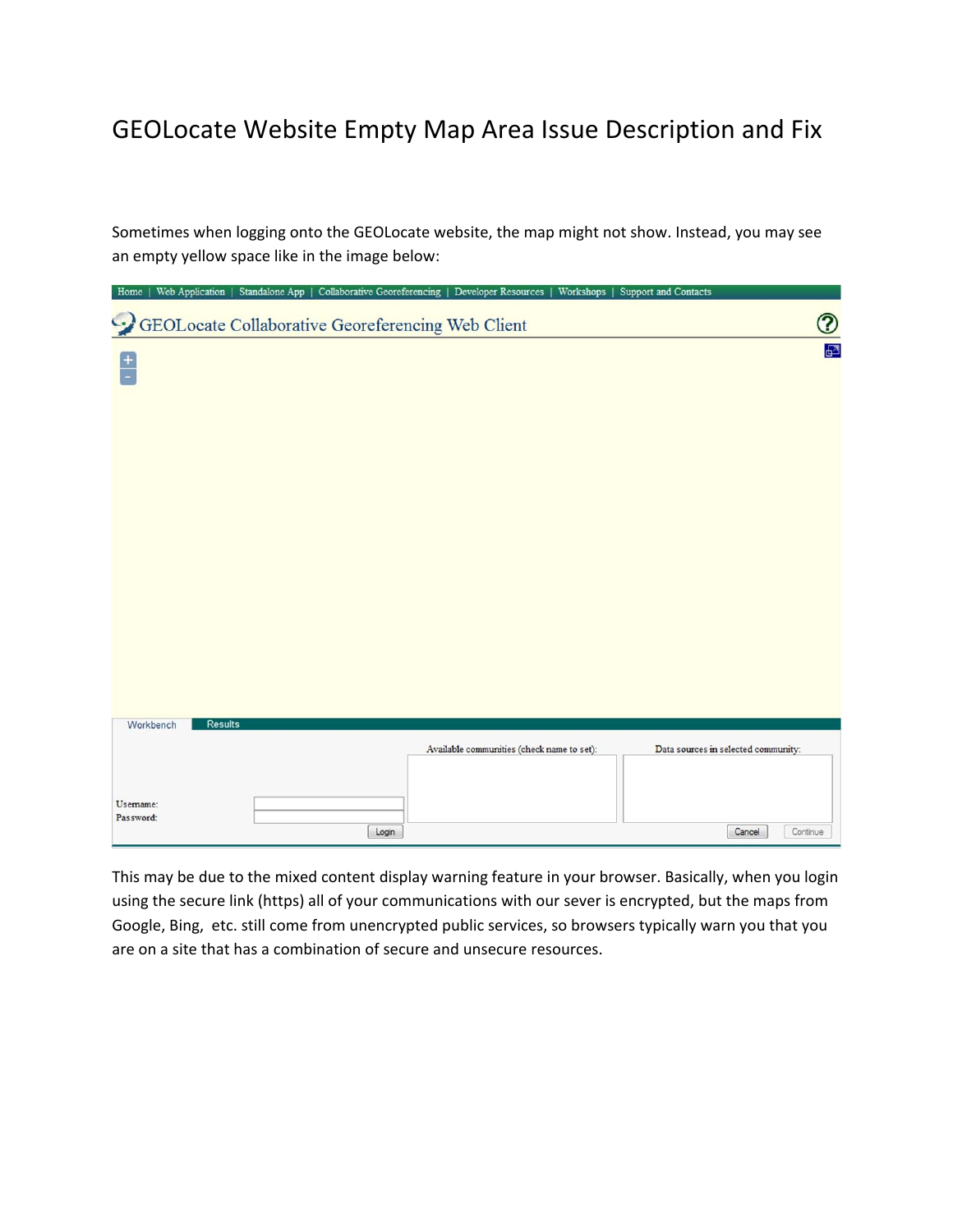| Available communities (check name to set):<br>Data sources in selected community: |
|-----------------------------------------------------------------------------------|
|                                                                                   |
|                                                                                   |
|                                                                                   |
|                                                                                   |
|                                                                                   |
|                                                                                   |
|                                                                                   |

Browsers will either display a message, like Internet Explorer 10 does at the bottom of the page:

Or display and icon in the address bar on the left (Firefox 23.0.1):

| Firefox $\blacktriangledown$                                                                                                                                    |  |
|-----------------------------------------------------------------------------------------------------------------------------------------------------------------|--|
| GEOLocate - Software for Georeferencin   +<br>Firefox 23.0.1 mixed content warning shield.<br>The https://www.museum.tulane.edu/geolocate/web/WebComGeoref.aspx |  |

Or the right (Google Chrome 29.0.1547.66 m):

| GEOLocate - Software for x                                                                                                                              |
|---------------------------------------------------------------------------------------------------------------------------------------------------------|
| ← → C <del>n</del> https://www.museum.tulane.edu/geolocate/web/WebComGeoref.aspx<br>→ C n https://www.museum.tulane.edu/geolocate/web/WebComGeoref.aspx |

To allow the map to be shown, follow the instructions below:

• Internet Explorer 10:

The "secure content" warning will only show for a few seconds once the page is loaded. Just click on the "Show all content" to show the map. The page may reload. Note that this solution will need to be applied every time you navigate to the site. To prevent the message from showing for GEOLocate and all other mixed content sites you visit, follow the instructions below:

- 1. Start Internet Explorer.
- 2. On the Tool menu, click **Internet Options**.
- 3. Click the **Security** tab, and then click **Custom level**.
- 4. In the Settings box, scroll down to the **Miscellaneous** section, and under **Display mixed content** choose from the following options:
	- o **Disable**, will not display non‐secure items
	- o **Enable**, will always display non‐secure items without asking
	- o **Prompt**, will prompt you when a webpage is using non‐secure content
- Firefox 23.0.1: